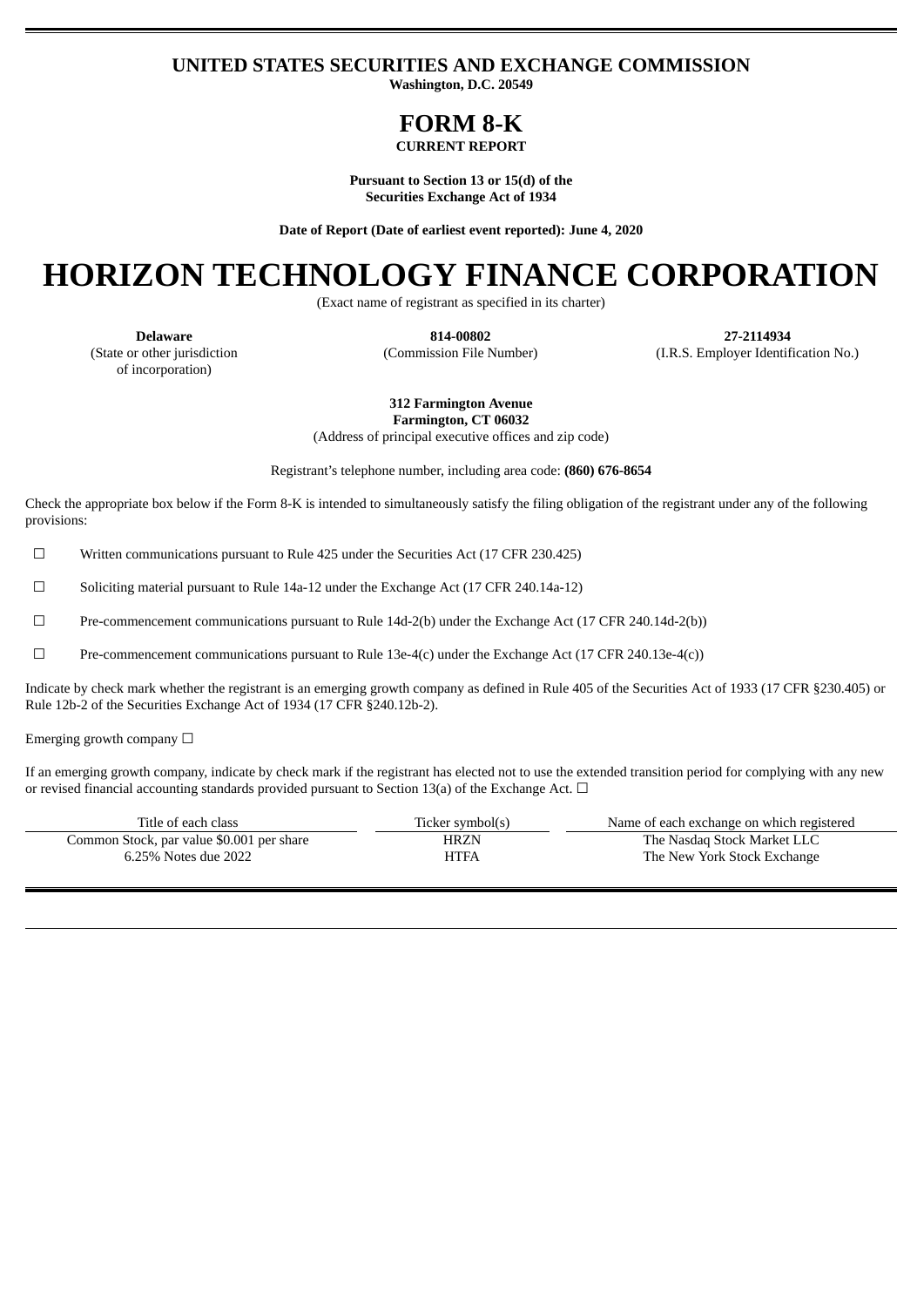#### **Section 5 Corporate Governance and Management**

#### **Item 5.07 Submission of Matters to a Vote of Security Holders.**

#### **Annual Meeting Results**

On June 4, 2020, Horizon Technology Finance Corporation (the "Company") held its annual meeting of stockholders (the "Annual Meeting"). At the Annual Meeting, the Company's stockholders approved two proposals. The proposals are described in detail in the Company's definitive proxy statement for the Annual Meeting as filed with the Securities and Exchange Commission on April 22, 2020. As of April 16, 2020, the record date for the Annual Meeting, 16,855,754 shares of common stock were eligible to vote.

**Proposal 1.** The Company's stockholders elected two Class I directors of the Company, each of whom will serve until the 2023 Annual Meeting, or until his successor is duly elected and qualified or until his earlier resignation, removal from office, death or incapacity. The two directors were elected pursuant to the voting results set forth below:

|                      |            |           | Broker           |
|----------------------|------------|-----------|------------------|
|                      | <u>For</u> | Withheld  | <b>Non-Votes</b> |
| James J. Bottiglieri | 4,458,847  | 1,005,189 | 8,376.566        |
| Gerald A. Michaud    | 5,153,992  | 310,044   | 8,376,566        |

**Proposal 2.** The Company's stockholders ratified the selection of RSM US LLP to serve as the Company's independent registered public accounting firm for the fiscal year ending December 31, 2020, as set forth below:

| For<br>$\overline{\phantom{a}}$ | <b>Against</b> | <b>Abstain</b> |
|---------------------------------|----------------|----------------|
| 13,478,122                      | 235,590        | 126,890        |